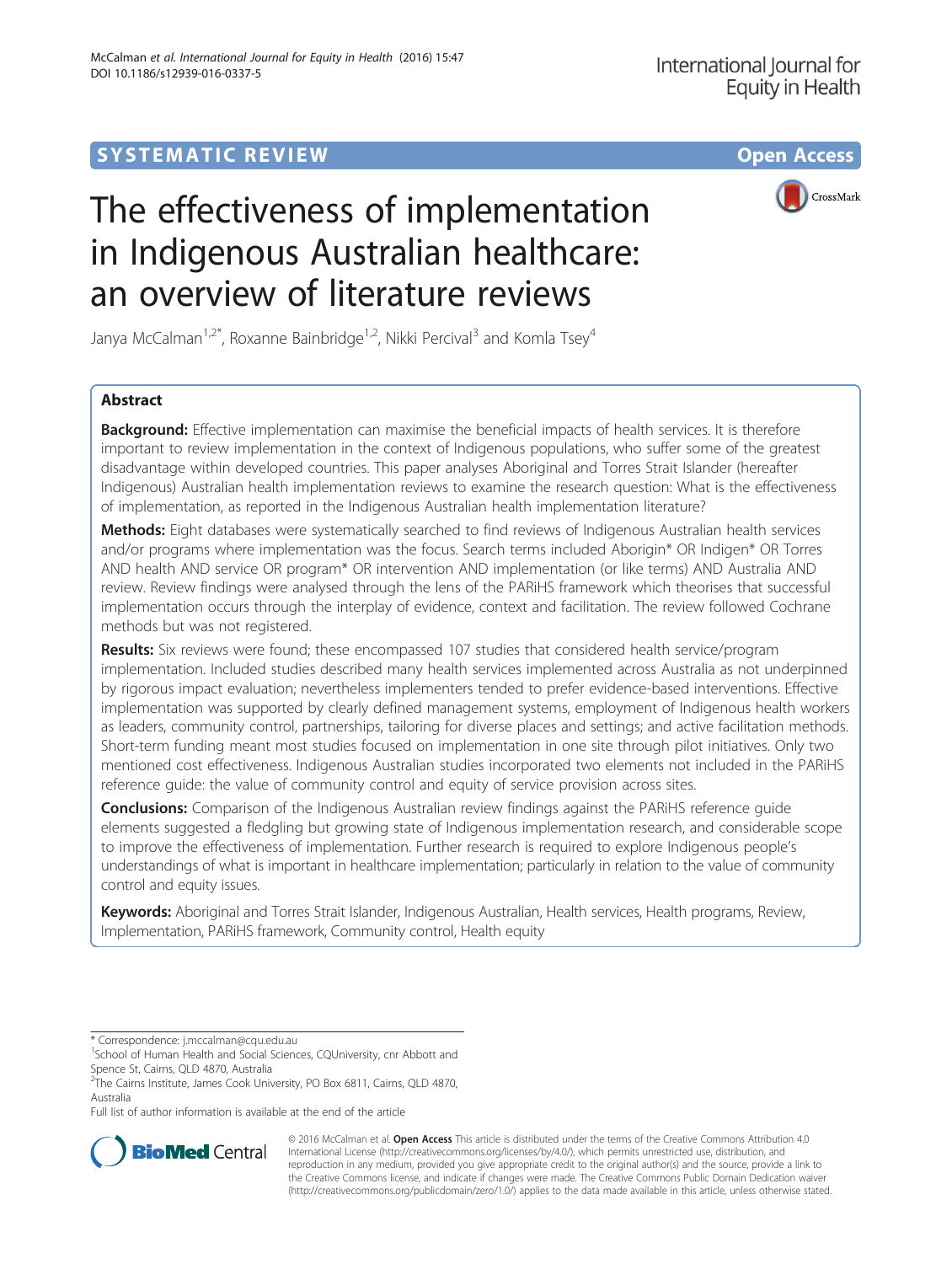## Background

A previous study by the lead author of this paper claimed that there has been little attention in the implementation science literature paid to researching the implementation of health services and programs targeting Indigenous people globally [\[1](#page-11-0)]. This claim was based on a prior systematic search of the Indigenous Australian transfer literature which produced only 14 studies [[2](#page-11-0)] as well as a quick scoping search for global Indigenous health implementation literature in Implementation Science which resulted in only six papers. Two years on, the likelihood that effective implementation can maximise the beneficial impacts and cost effectiveness of health services or programs, means that it is important to review whether there has been an improvement in the scope of the health implementation literature targeting Indigenous population groups, who suffer some of the greatest disadvantage within developed countries [\[2](#page-11-0)–[4](#page-11-0)]. The term implementation is used to refer to the processes by which a service or program is assimilated into use within an organisation [\[5](#page-12-0)].

The limited scope of Indigenous implementation literature in 2013 contrasts with the burgeoning nature of implementation science literature globally. For example, the systematic review of the global diffusion of health innovations literature by Greenhalgh et al. [[6](#page-12-0)] appraised a hefty 1000 relevant full text papers and book chapters spanning the 40 years since Rogers [[7\]](#page-12-0) seminal book, Diffusion of in-novations. Yet an update of the Greenhalgh et al. [\[6](#page-12-0)] review using similar search terms for just 8 years (2003–2011) identified more than double that rate - a further 404 publications that identified theoretical implementation models or empirical studies [[8](#page-12-0)]. The scope of conceptual understandings had also expanded – evidenced by the appearance of new concepts and terms since 2002—these included scaling, cross-organisational linkages and clusters, knowledge exchange, knowledge translation and social and professional knowledge networks.

Implementation research in health is growing because of its contribution to understanding how the evidence to practice gap in healthcare can be reduced and the benefits of health services and programs maximised through their effective implementation within diverse contexts [[4](#page-11-0)]. However, a consistent theme in the literature is that reducing the evidence into practice gap is difficult to achieve [\[4](#page-11-0)]. The complexity of implementation accounts for part of this difficulty. Thus it is also important to understand the elements that comprise effective implementation, and whether and how these elements are described in the available Indigenous studies.

In Australia, the importance of understanding health implementation in the Indigenous context was recognised by the Lowitja Institute, Australia's national institute for Aboriginal and Torres Strait Islander health research. In 2011, the Lowitja Institute held collaborative workshops for researchers and community members to inform the improvement of knowledge and understanding about the uptake and implementation of Indigenous health promotion approaches. A project was funded to systematically examine the characteristics, implementation and effects of Indigenous health promotion tools [\[9\]](#page-12-0) and to develop an Indigenous health promotion tool implementation model [[10](#page-12-0)]. In a related Lowitja Institute project, Brands [[11](#page-12-0)] reviewed the international implementation science literature to determine its relevance to guiding improvements in the implementation of Indigenous Australian health services and programs.

Systematic reviews (or overviews) of reviews provide a method for summarising or scoping the overall evidence from more than one systematic review, and encompassing the results from a combination of populations, interventions, conditions, contexts and outcomes [\[12\]](#page-12-0). Reviews of reviews bring together the evidence in one place by synthesising or comparing the findings of related reviews to provide policy makers and practitioner with the evidence they need to improve implementation, taking account of variable quality and scope. This paper builds on the work of the aforementioned Lowitja projects by reviewing the reviews of the Indigenous Australian health implementation literature to determine the scope of the literature and "to make sense of [the] complexity [of implementation], and the elements that require attention if implementation is more likely to be successful" ([\[13](#page-12-0)], p. 3).

We applied Kitson et al.'s [[14](#page-12-0)] theoretical model 'Promoting Action on Research Implementation in Health Services' (PARiHS) framework in mapping the elements which could provide explanations of the processes by which Indigenous health implementation occurs which could guide improvements in the acceptability, adoption, appropriateness, feasibility, replication, implementation cost, spread and/or sustainability of implemented health services or programs. Brands [\[11\]](#page-12-0) identified the PARiHS framework as a particularly accessible and flexible international implementation framework that could be usefully applied to Indigenous Australian health services and programs.

The PARiHS framework is based on the theory that successful implementation of evidence into practice is determined by a planned facilitated process involving interplay between three elements: 1) the level and nature of the evidence for a health service or program proposed for adoption; 2) the context or environment into which the evidence is to be placed; and 3) the *facilitation* or method of implementation [\[13](#page-12-0), [14\]](#page-12-0). Evidence is defined as the form of knowledge that is made implementable through services and programs, and includes knowledge from research, clinical expertise, and/or local knowledge from clients [\[13\]](#page-12-0). Context refers to the environment or setting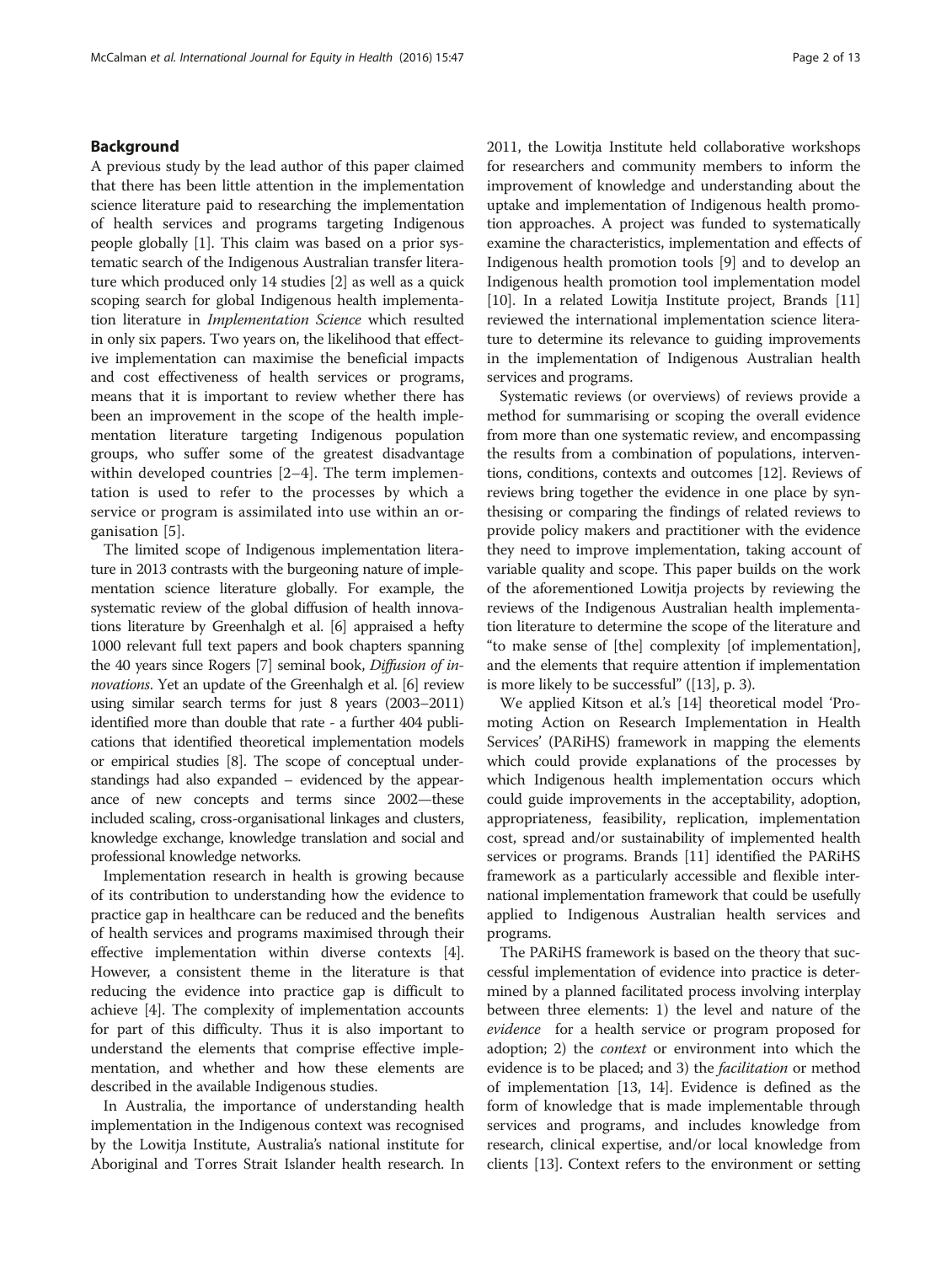in which the proposed service or program is to be implemented (including the broad macro, organisational and individual factors) [\[14, 15\]](#page-12-0); and the readiness for implementation [\[13\]](#page-12-0). Facilitation refers to the process by which change managers help individuals and teams to understand what they need to change and how they need to change it in order to apply evidence to practice [\[13](#page-12-0)–[15\]](#page-12-0). Successful implementation encompasses three components: 1) an implementation plan and its realisation; 2) an evidence based practice innovation uptake (i.e., uptake of a clinical intervention and/or delivery system interventions); and 3) the achievement of patient and organisational outcomes [\[13](#page-12-0)]. Whilst development of the PARiHS framework was based on observation of implementation practice and testing in four empirical case studies, it has since been further developed and applied in diverse situations [[16](#page-12-0)].

International theoretical understandings of implementation may not adequately explain the implementation of health services and programs to Indigenous population groups within developed countries. However, the PARiHS framework was used in preference to Indigenous theoretical models because there are few theoretical conceptualisations of implementation processes within Indigenous Australian health settings, and those that exist are program-specific [[1](#page-11-0), [17\]](#page-12-0). Through applying PARiHS, we also attempted to determine the relevance and utility of this framework for understanding implementation in the Indigenous Australian health context. Hence, the three underexplored research questions were: 1) What is the scope of the Indigenous Australian health implementation literature; 2) What is the level and nature of the evidence that underpins implementation, the contexts into which the evidence is placed, and the methods for facilitating implementation; and 3) Is the PARiHS framework useful for understanding implementation in the Indigenous Australian health context? Thus, this systematic review of systematic reviews was conducted to appraise, summarise and bring together the findings of Indigenous Australian health implementation reviews and compare and contrast these with those elements outlined in the international PARiHS framework as being critical to successful implementation.

#### Methods

We did not develop a written review protocol, although the focus and methods of the systematic search were established prior to beginning work. The methods were based on Cochrane guidelines and prior reviews by the author team [\[2,](#page-11-0) [9, 18](#page-12-0)–[21\]](#page-12-0). Reviews of the Indigenous Australian healthcare implementation literature were identified and classified using a process that was consistent with PRISMA-P (Preferred Reporting Item for Systematic Review and Meta-analysis) guidelines [\[22](#page-12-0)].

#### Searches

The search strategy is summarised in Fig. [1](#page-3-0). First, eight electronic databases were searched: Informit, Infotrac, Blackwells Publishing, Proquest, Taylor and Francis, JStor, Medline and the Australian Indigenous HealthInfoNet. The following terms were searched in either the title or abstract, article or MESH heading of peer reviewed papers: Aborigin\* OR Indigen\* OR Torres AND health AND service OR program\* OR intervention AND implementation (or like terms listed below) AND Australia AND review. In consideration of the broad and expanding international implementation literature, search terms related to implementation included: dissemination, extension, transfer, translation, adaptation, uptake, utilisation, spread and scaling.

Separate searches were performed for each database using database specific subject headings and keywords. The combined searches of the databases produced references that were imported into a bibliographic citation management software EndNote X7. The authors of this study also drew on their knowledge of Indigenous healthcare implementation literature to identify papers.

#### Inclusion criteria

To capture evidence of Indigenous Australian health implementation, studies were included if they if they were reviews (systematic, rapid, narrative or other); focussed on health services and/or programs for Indigenous Australians; implementation was the focus of the review; and studies were published in the English language between 2005 and 2014 (inclusive) in the peer review literature. The search was limited to peer reviewed studies as a marker for quality reviews. Given that implementation is a relatively new field of study, a decade of literature was considered sufficient for analysing the majority of Indigenous health implementation studies and was feasible within the scope of this project.

#### Review process

Electronic database searching was completed on June 26th, 2015 and yielded 206 citations. An additional three reviews were added based on the authors' knowledge. After duplicates were removed, 202 citations were screened by one author (JM) to remove articles that were clearly not relevant to the review based on the title, abstracts, journals and keywords of the articles. This screening resulted in 189 citations being excluded from the review.

For the studies considered to meet the review's eligibility criteria, copies of full text articles were obtained  $(n = 13)$ . Two reviewers (JM, RB) independently assessed the 13 articles with 77 % agreement. Discrepancies were resolved by discussion. Seven studies were excluded from the review for the following reasons: Not a review of the literature ( $n = 1$ ), not Indigenous Australian ( $n = 3$ ), not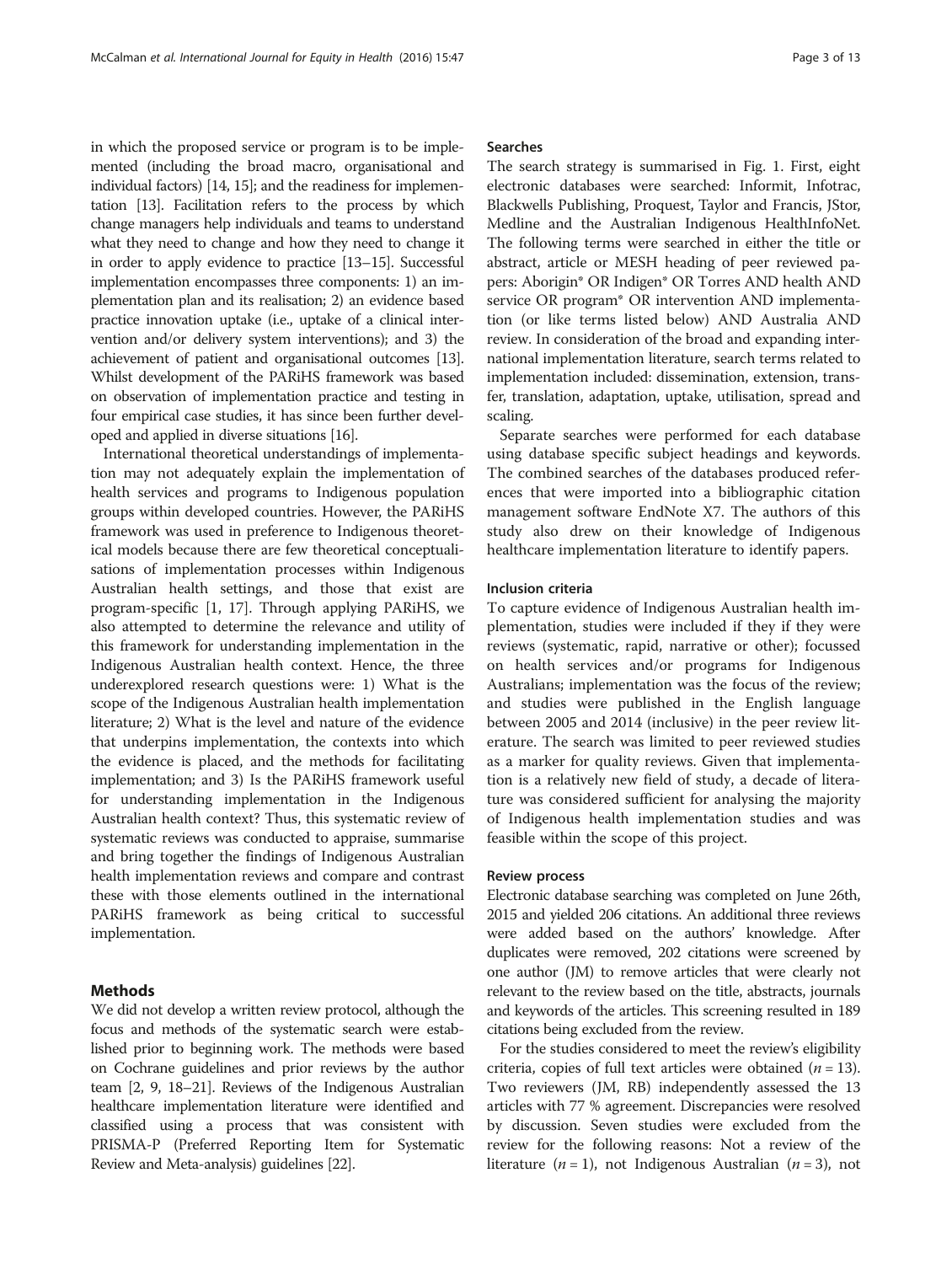

<span id="page-3-0"></span>

focussed on implementation  $(n = 3)$ . Ultimately, six studies were included in the analysis, including two of the reviews that had been added based on the authors' knowledge [\[2](#page-11-0), [23](#page-12-0)].

## Quality of studies

The quality appraisal methods used by the authors of the included reviews were taken at face value and are reported in Table [1](#page-4-0).

#### Classification of studies

Aligned with the PARiHS framework, studies were categorised by the first author and year, service or program name, evidence that informed the service or program, organisational context and method for facilitating implementation.

## Results

## Reviews and included studies

We identified six systematic searches of the Indigenous Australian health literature that focussed on implementation and fit the eligibility criteria (Table [1\)](#page-4-0).

These six reviews incorporated 107 Indigenous Australian healthcare implementation studies (after removing duplicates) which included evaluations and descriptions of the implementation of services and programs to address diverse health conditions, services and systems. Only 11 of the studies were included in more than one

review, with two studies appearing in three reviews. The six reviews focussed on chronic disease; smoking, nutrition, alcohol and physical activity (SNAP) interventions, suicide prevention, alcohol and other drug treatment and health promotion tools. The reviews utilised differing terms to describe similar concepts of implementation. In addition to the term "implementation" which is defined above, the related terms utilised were: 1) dissemination (the extent of uptake of evidence-based interventions by health-care providers) [[24](#page-12-0)]; 2) transfer the process and practice by which an initiative is made available and accessible to a new setting through interactive engagement between organisational representatives and participants; 3) uptake (the decisions made, often by multiple agents, to make full use of an initiative as the best course of action available) [[6](#page-12-0)]; and spread (the idea that a program expands to increase the number of people served) [\[25\]](#page-12-0).

Only three of the reviews employed a measure of study quality, with the quality of studies generally found to be weak or moderate. For example, Gibson et al. [\[26\]](#page-12-0) used the JBI SUMMARI tool and found the quality of qualitative and quantitative studies overall to be moderate, mainly due to insufficient description of the methodological approach. McCalman et al. [[9\]](#page-12-0) assessed the quality of quantitative evaluation studies using the Effective Public Health Practice Project (EPHPP) tool and qualitative studies using the Critical Appraisal Skills Program (CASP) tool, and found it to be strong for only five/74 (7 %)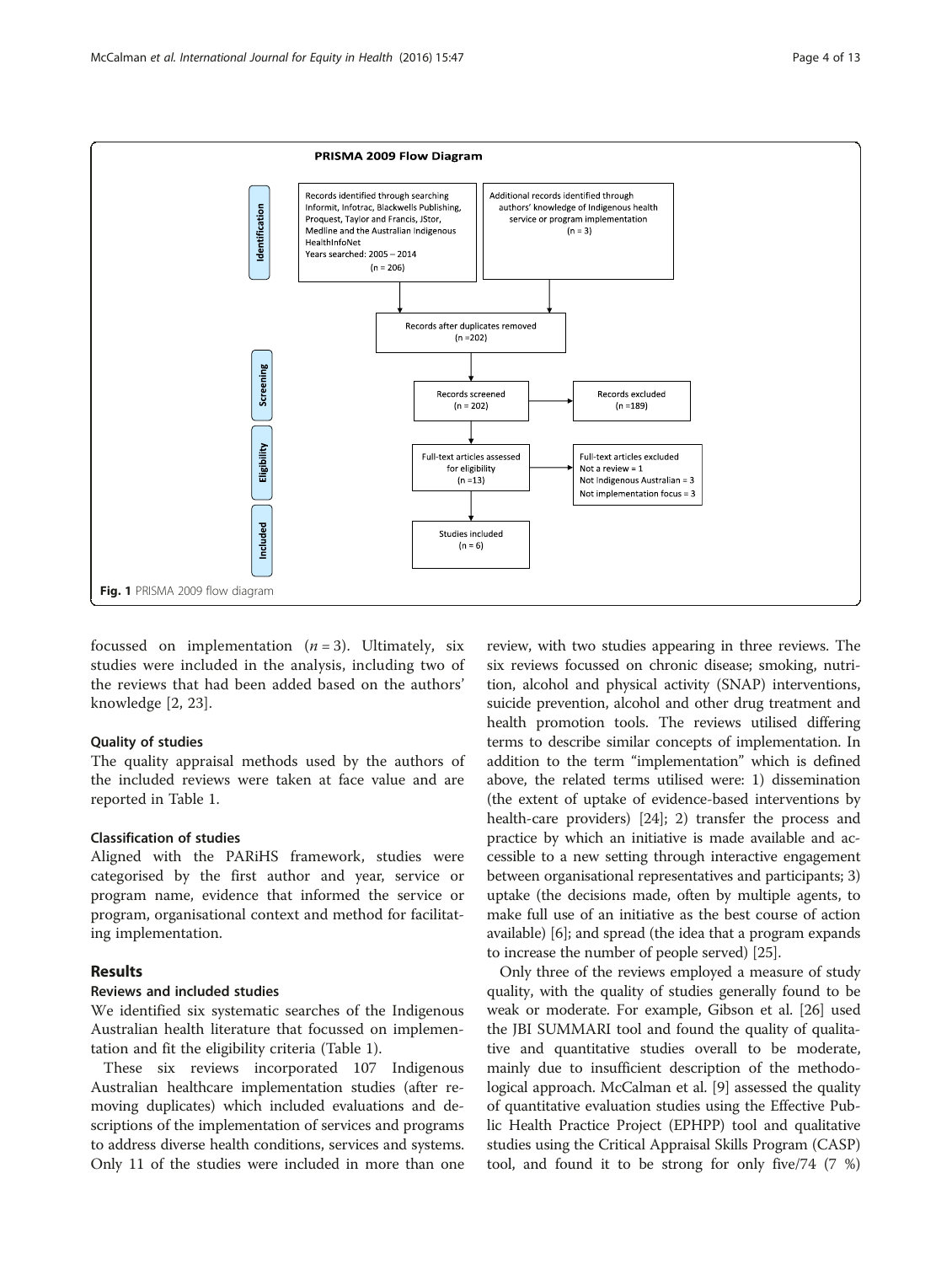| Author and year      | Population                                                                                                                                                               | Intervention focus                                                                                          | Review type                                                                                 | No. Indigenous<br>Australian studies                                                                                                  | Quality measure                                                                                                                                                      |
|----------------------|--------------------------------------------------------------------------------------------------------------------------------------------------------------------------|-------------------------------------------------------------------------------------------------------------|---------------------------------------------------------------------------------------------|---------------------------------------------------------------------------------------------------------------------------------------|----------------------------------------------------------------------------------------------------------------------------------------------------------------------|
| Clifford et al. [23] | Indigenous Australians                                                                                                                                                   | The dissemination<br>of Indigenous<br>smoking, nutrition,<br>alcohol and physical<br>activity interventions | Systematic search,<br>1990-2007                                                             | 11                                                                                                                                    | Not stated                                                                                                                                                           |
| Gibson et al. [26]   | Indigenous people<br>with a chronic disease.<br>their family or community<br>members, PHC providers<br>and policy and decision<br>makers working in<br>Indigenous health | Primary health care<br>interventions for<br>Indigenous people<br>with chronic<br>diseases                   | Systematic review<br>of published<br>and unpublished<br>literature in<br>English, 1998-2013 | 18                                                                                                                                    | Joanna Briggs Institute<br>System for the Unified<br>Management, Assessment<br>and Review of Information<br>instrument (JBISUMARI)                                   |
| Gray et al. [30]     | Indigenous Australians<br>undergoing or needing<br>alcohol treatment, and<br>their families, and alcohol<br>treatment providers.                                         | Alcohol treatment<br>among Indigenous<br>Australians: A<br>thematic review<br>of five research<br>projects  | A thematic review<br>of papers related to<br>five research<br>projects, 2007-2010           | 5                                                                                                                                     | Not stated                                                                                                                                                           |
| McCalman et al. [9]  | Indigenous individuals,<br>families, organisations<br>and communities                                                                                                    | Indigenous health<br>promotion tools                                                                        | A systematic<br>literature search.<br>2005-2014                                             | 22/65 studies that<br>described or evaluated<br>Indigenous Australian<br>health promotion tools<br>considered their<br>implementation | Quantitative studies:<br>Dictionary for Effective<br>Public Health Practice<br>Project (EPHPP); Qualitative<br>studies: Critical Appraisal<br>Skills Program (CASP). |
|                      | McCalman et al. [2] Indigenous Australians                                                                                                                               | The transfer of<br>Indigenous health<br>services and<br>programs                                            | Systematic search,<br>1992-2011                                                             | 20 studies (including<br>7 protocols) and 1<br>review [23]                                                                            | Peer review or not; used<br>an experimental design<br>or not                                                                                                         |
| Ridani et al. [29]   | Australian Indigenous<br>Communities                                                                                                                                     | Suicide Prevention<br>past and present<br>programs                                                          | Systematic search<br>of grey literature<br>through databases<br>and websites,<br>1998-2012  | 46 papers describing<br>67 suicide prevention<br>programs, of which 59<br>described implementation                                    | Not stated                                                                                                                                                           |

<span id="page-4-0"></span>Table 1 Reviews of the Indigenous Australian health literature that focus on implementation

studies. McCalman et al. [\[2](#page-11-0)] rated quality using peer review and study design as quality measures and found that none of the evaluation studies were based on experimental research designs. These findings of generally poor methodological quality were not surprising since Indigenous health research globally and locally has been predominantly descriptive [\[27\]](#page-12-0). Reflecting the logistical, ethical and methodological challenges associated with conducting rigorous intervention and implementation research in Indigenous health-care settings, few studies have met rigorous methodological criteria [\[27](#page-12-0), [28](#page-12-0)].

#### Synthesis of findings

A synthesis of the findings from the Indigenous Australian health implementation reviews is provided here. We analysed the findings according to the research questions.

## What is the level and nature of the evidence that underpins implementation?

Reviews stated that in many cases, the new services and programs that are constantly being introduced into Indigenous primary healthcare services had not been previously systematically evaluated to determine their effectiveness. For example, McCalman et al. [[9](#page-12-0)] found that the impact of only 15 % of Indigenous health promotion tools implemented had been evaluated and McCalman et al. [\[2](#page-11-0)] found that only 31 % of 119 studies that reported transfer of an Indigenous health service or program had evaluated the impact of the service or program. Reviews recommended continuing and improving use of valid and reliable measures and rigorous research designs are required to accurately quantify the effect of implementation strategies [\[2](#page-11-0), [9, 23](#page-12-0), [29](#page-12-0)].

However, there was some evidence from reviews that implementers may have been aware of the research evidence and preferenced the implementation of evidencebased services or programs. For example, Clifford et al. [[23\]](#page-12-0) reported that all but one of the 11 studies included in their review explicitly reported using evidence-based resources and/or guidelines. McCalman et al. [[2\]](#page-11-0) found that of 37/119 transfer studies (31.1 %) evaluated the impact of the service or program compared to only 16.7 % of impact evaluation studies among the remaining 1192 publications reviewed. Thus, while the evidence for what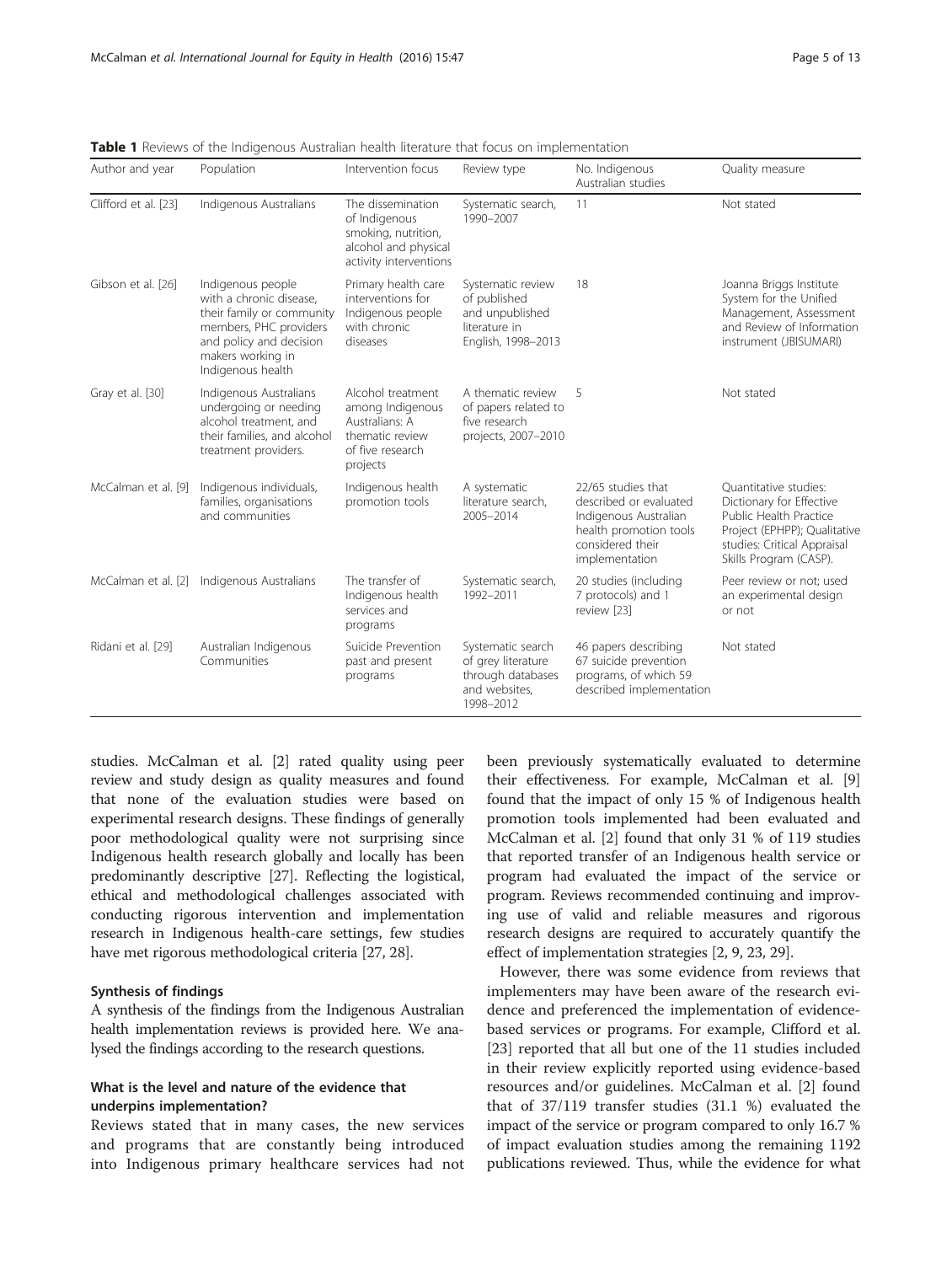works in improving Indigenous Australian health has been dubbed "the sorry state of the evidence base" ([[28](#page-12-0)], p. 566), in some cases the available evidence was being accessed to inform the choice of which intervention to implement.

While the state of the research evidence can make it difficult for practitioners to confidently select innovations that will guide improvements in health practice, Gray et al. [[30](#page-12-0)] argued that concerns about the scientific rigour of the research need to be balanced by the overriding importance of Indigenous control of the research process. Indigenous control encompasses the identification of the research topic and building the capacity of Indigenous researchers to disseminate, translate and implement results [[30](#page-12-0)]. When Indigenous people had control, the credibility of the evidence source was enhanced with Indigenous end users. Reviews also profit from Indigenous co-authorship, since the interpretation of study findings from an Indigenous worldview perspective demonstrates respect and increases the likelihood of a converging interpretation of the aims and targets of implementation, and hence of research benefit [[31](#page-12-0)]. Five of the six reviews [[2](#page-11-0), [9, 23, 26, 30](#page-12-0)] were identified as being co-authored by Indigenous researchers.

Paramount within Indigenous Australian health implementation reviews were issues related to what constitutes evidence. Reviews described implementation processes as best serving Indigenous populations when they drew from both the available scientific evidence as well as, importantly, the knowledge of local Indigenous people and healthcare workers to inform locally relevant program implementation. McCalman et al. [[9\]](#page-12-0) found that 70 % of publications that described or evaluated the development of Indigenous health promotion tools specified that community members were consulted or collaboratively involved in developing or adapting the tool. Gibson et al. [[26](#page-12-0)] iterated the importance of involving communities in the design and implementation of services and programs to ensure that their particular health concerns were addressed. Similarly, Gray et al. [\[30\]](#page-12-0) considered that optimising and maintaining investment required recognition of cultural difference in both the planning and delivery of alcohol services and programs. They stated (p. 487):

Aboriginal community controlled organisations (ACCOs), their practices and values reflect the groups that established them and which they serve. These cultural elements affect the relationships between Aboriginal and mainstream organisations, implementation of specific interventions within ACCOs, and patient-practitioner relationships… recognition of cultural differences is central to modifications to the AUDIT and 'Drinkless' materials by the SSWAHS team; and the clash of cultural values and failure to recognise differences, highlighted in the AADS study, demonstrates how provision of quality care can be undermined.

However, few reviews explicitly considered how Indigenous knowledge (such as the principles underpinning health programs and services) were reflected in program or service implementation. In one exception, in the context of suicide prevention, Ridani et al. [\[29\]](#page-12-0) exemplified the importance of recognising the divergent interpretations of implementation from Western and Indigenous perspectives. Reflecting the importance of engagement with Indigenous knowledges in designing services and programs and in interpreting the outcomes of their implementation, the authors found that while non-Indigenous run programs were individualistic and treatment oriented, Indigenous run programs were more community-focussed and holistic. Additionally, Gray et al. [[30](#page-12-0)] noted conflicts between varying knowledge sources, including: "divergent views regarding staff skills and competencies, including the relative importance of clinical and cultural competencies." Thus, although reviews recognised the role of evidence from quality research, clinical experience and local knowledge to tailor services or programs appropriately for the context, this was reported inconsistently and evidence was likely to have been inconsistently embedded in service or program implementation.

## What are the contexts into which the evidence is placed and how does implementation work within diverse health contexts?

Health services and programs are implemented across widely varying geographical, historical, social and cultural contexts. This diversity means that implementation efforts need to be tailored to local contexts and the effectiveness of implementation can vary considerably, even for the same service or program. At a local level, Indigenous Australian reviews documented the implementation of health services and programs by government departments, peak or "hub" provider organisations, primary healthcare organisations, partnerships and networks, training organisations, schools, regional health organisations, men's groups, sports clubs, general practice and nongovernment organisations [[9\]](#page-12-0). Within organisations, implementation was facilitated by primary healthcare workers, health specialists, Indigenous community members, health promotion officers, policy makers, community/welfare workers, specialist alcohol and other drug, tobacco, mental health, and sexual health workers, and Indigenous and non-Indigenous academics [[9](#page-12-0)]. As employees, these individual change agents had acted for the organisations' interests but maintained some discretion to interact, advocate and negotiate for how implementation was facilitated.

Some community and organisational contexts were more conducive to the successful implementation of health services and programs than others. Within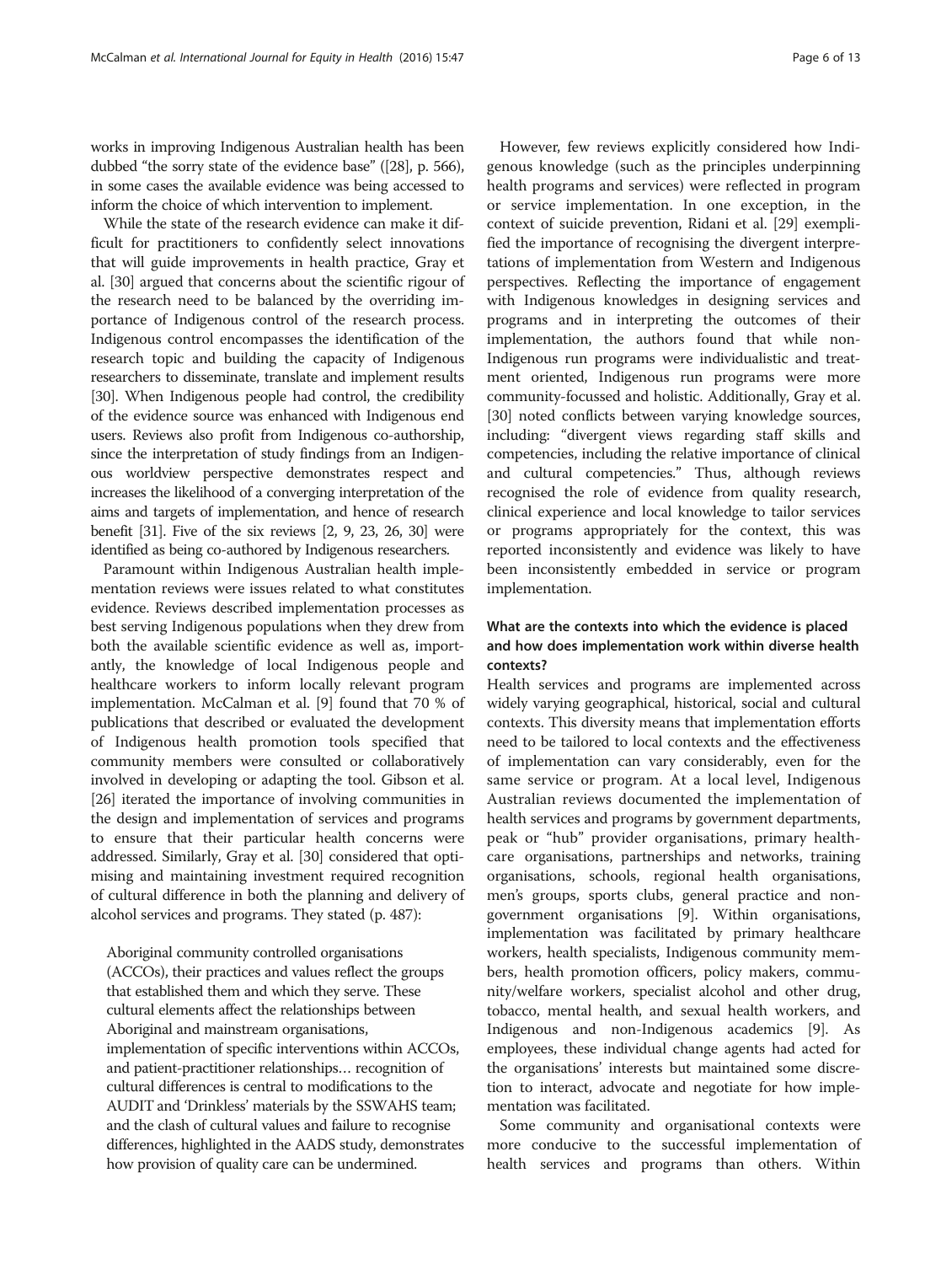organisational settings, studies identified the benefits of support from management. Clearly defined management structures and procedures were identified as important in the provision of Indigenous alcohol and other drug services; Gray et al. [\[30\]](#page-12-0) highlighted the need to formalise processes and commitments within organisational policy and procedures. Community control was mentioned in several reviews as facilitating implementation of health services/programs to Indigenous community members. Mechanisms by which this occurred were by enabling community engagement with service or program design [[26](#page-12-0)], promoting cultural activities and other communityfocussed interventions that fostered a sense of community

connectedness and pride [\[29\]](#page-12-0), optimising spread by providing services targeted to Indigenous Australians [[23](#page-12-0)]; and committing to program longevity [[26, 29\]](#page-12-0). A key facilitator of implementation was the employment of local Indigenous health workers. Implementation was facilitated through their roles as cultural mentors to non-Indigenous staff and ability to provide a culturally safe service [[26\]](#page-12-0). Gibson et al. found that the participation of

Indigenous health workers in all levels of decision making relating to chronic disease management was particularly important for implementing appropriate and effective services to Indigenous patients and their families.

Barriers to implementation included recruiting qualified staff, high staff turnover and the use of temporary staff. For example, Gray et al. [\[30](#page-12-0)] reported on a workplace survey to assess the needs for staff training within an alcohol and other drug service, and development of a training program. However, high staff turnover precluded completion of the outcome evaluation of the training program within the project time frame [[30](#page-12-0)]. Reviews emphasised the need for appropriate staff development, including time to attend training and a backfill of staff; a dedicated coordinator and/or facilitator role [[9](#page-12-0)] and change management and communications plans.

A commitment to partnerships, collaboration and networking was also important [\[9](#page-12-0), [23](#page-12-0), [26](#page-12-0), [30\]](#page-12-0). Gray et al. [[30](#page-12-0)] reported on a partnership for the provision of counselling, withdrawal management and residential rehabilitation for Indigenous clients. The authors described the partnership as "fraught with tension" as a result of a range of structural, historical, cultural and personal factors—compounded by client complexity and the "paternalism of the funding agency" (p. 485). Despite these challenges, most staff interviewed considered the potential for partnerships and the need for such partnerships to be voluntary, equitable, accountable and based on trust. Partnerships between Indigenous practitioners and researchers were seen to be a positive outcome of the implementation process [[9, 30](#page-12-0)]. A collegiate approach encompassing the sharing of ideas in the development of research proposals and projects, training, and the funding of projects was valued and led to significant improvements in research design, process and outcomes [\[30\]](#page-12-0).

All reviews also cited macro political, social and economic factors, such as government policies, funding amounts and duration, and the economic and social determinants of Indigenous health, that influenced the implementation of health services and programs [\[2](#page-11-0), [9](#page-12-0), [26, 29](#page-12-0), [30](#page-12-0)]. In particular, the provision of adequate and enduring funding for Indigenous health service and program implementation was required for health infrastructure and recruiting, training and support for additional members of the health workforce, as well as to continue the delivery of services or programs. For example, Gibson et al. [\[26](#page-12-0)] stated:

Indigenous-specific services often tended to rely on a multitude of short-term government funding arrangements which threaten their sustainability and result in overwhelming reporting requirements. Funding arrangements between Indigenous communitycontrolled health services and governments tend to be more complex than those between governments and general practice or tiers of government in Australia and elsewhere. One of the key issues to be considered during the design phase is therefore adequate funding for both the implementation and sustainability of an intervention.

Reviews critiqued the short-term nature of funding grants as inefficient; finding that the uncertainty of funding created a barrier to sustained implementation [[2,](#page-11-0) [26](#page-12-0), [29, 30](#page-12-0)]. For example, Gray et al. [[30](#page-12-0)] found that the short-term nature of funding exacerbated problems in alcohol and other drug treatment such as the difficulty of recruiting qualified staff (particularly in rural and remote areas), establishing collaborative relationships and gaining community acceptance. In contrast, modest additional resources to alcohol and other drug projects produced change and enhanced outcomes through increased capacity to deliver services; improved case identification; increased client engagement; improved interagency and community collaboration; and development of more appropriate assessment tools and resources. As these became embedded in service provision, the initial investment continued to have a positive effect and this success led to further funding allocations by government agencies [\[30](#page-12-0)].

Studies reported wide variations in implementation between local areas. For example, McCalman et al. [\[9](#page-12-0)] highlighted the findings of an included study by Tursan d'Espaignet et al. [\[32](#page-12-0)] of significant improvements in birth weight following the introduction of the Strong Women, Strong Babies, Strong Culture Program in one group of Indigenous communities in the Northern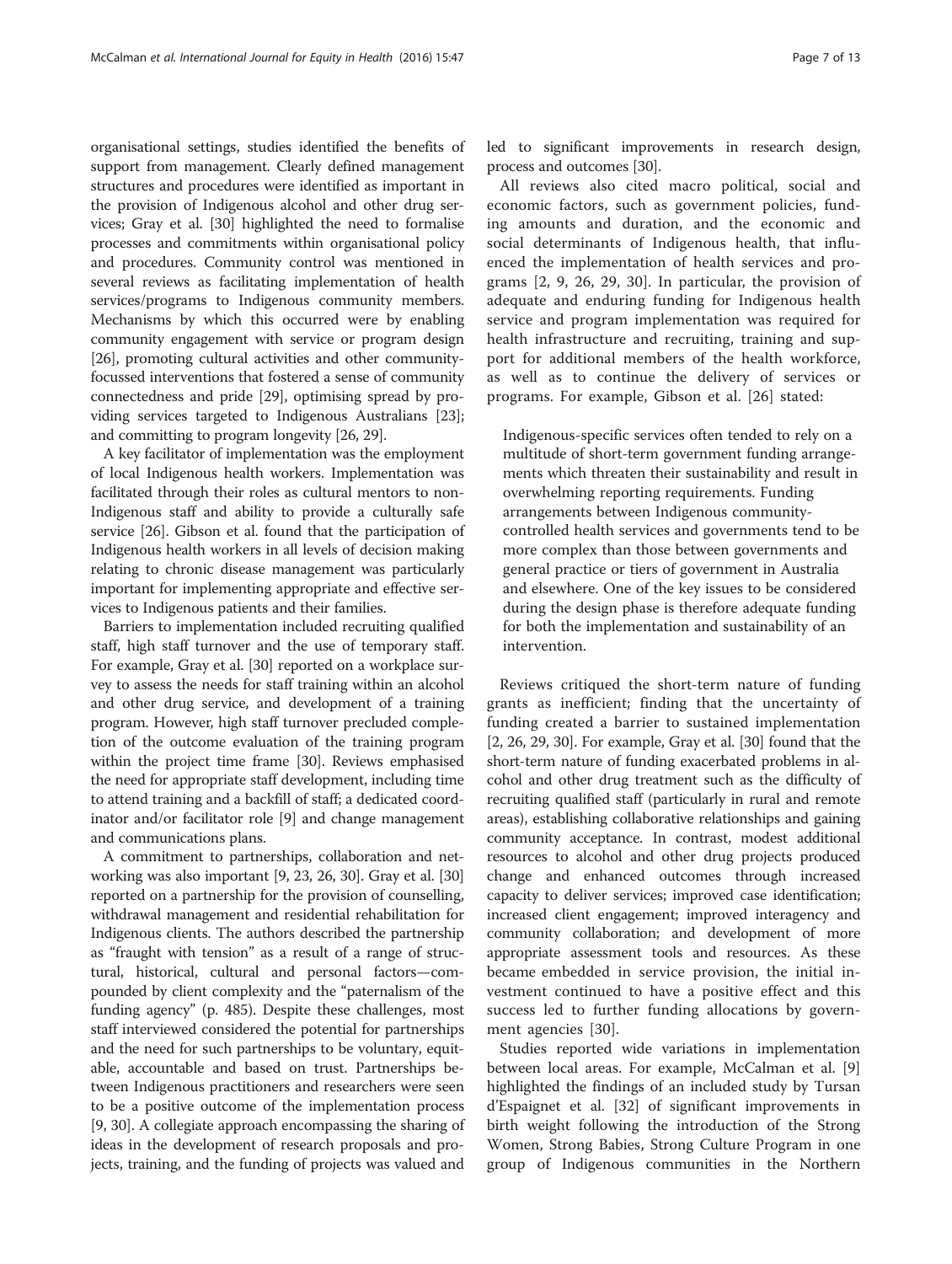Territory with no significant change in the second group. The authors concluded that there was a need to better understand how implementation of the same program differed across the community contexts. This finding implied a need to identify ways to support implementation of the strategies in areas of greatest need; thereby making the implementation of services and programs more effective and equitable. It also suggests that services/programs can not necessarily be directly transferred across contexts; for example, from mainstream general practice to Indigenous health services; between urban, rural and remote settings; or between communities.

## What are the methods for facilitating implementation and what facilitation strategies work?

The methods for facilitating the delivery of Indigenous health services or programs affected the success of the service or program. Drawing from a typology of types of spread identified by Ovretveit [\[3](#page-11-0)], McCalman et al. [[2](#page-11-0)] found that the most common type of transfer and implementation of health services and programs reported in studies was through the central development but decentralised implementation of the initiative; this involved community-based participation and adaptation of the intervention (12/21 or 57 % studies). Also found were studies of informal grass roots transfer (5/21 studies). An example was provided by Ridani et al. [\[29](#page-12-0)] who reported the lateral sharing of suicide prevention knowledge between communities as a process "vital in empowering communities to help each other" (p. 25). The third type of transfer found was hierarchical top-down implementation (3/21 studies).

Reviews considered that services and programs effective in non- Indigenous communities could not simply be implemented in Indigenous settings without consideration of cultural differences [\[30\]](#page-12-0). Local Indigenous knowledge was considered important in tailoring mainstream health services and programs to fit the diverse contexts of Indigenous Australian health. For example, Gray et al. [[30](#page-12-0)] noted that the provision of training and tailored outreach support resulted in modest evidence of improvements in alcohol screening in community controlled health services. However, McCalman et al. [[9\]](#page-12-0) reported that the majority of Indigenous health promotion tools were designed for national or state/territory use, with only 12 % developed or tailored for regional or local use.

Reviews cited the critical importance of Indigenous leadership, governance and involvement in all aspects of decision making and responses to issues affecting their lives. For example, Ridani et al. [\[29\]](#page-12-0) found that suicide prevention programs that were wholly or partly Indigenous owned, employed creative and community-focussed strategies such as art classes, dancing events, theatrical showcases and cultural camps; whereas those not owned

or run by Indigenous corporations used workshops as their main mode of delivery. Reviews cited the need for respect for Indigenous peoples' information and knowledge systems, safe spaces for knowledge exchange, and strengthening of trust, engagement and participation within health and other systems.

Reviews also described how passive implementation strategies, such as the distribution of clinical guidelines or resources, were generally ineffective compared to the use of actively facilitated implementation, which increased readiness for implementation [\[9](#page-12-0), [23](#page-12-0), [26\]](#page-12-0). Active facilitation roles were provided by agents external to the implementation context, such as researchers, and by internal change agents, such as continuous quality improvement managers or health practitioners. Gibson et al. [\[26](#page-12-0)] cited the quality of patient/provider partnerships as one of five key factors that enabled or inhibited the implementation of services and programs aimed at improving chronic disease primary health care for Indigenous people. Developing respectful, trusting and safe relationships with providers was particularly important given historical policies and practices that excluded and discriminated against Indigenous people; and achieving this was often time consuming and required effort and understanding on the part of the provider.

In corollary, McCalman et al. [\[9](#page-12-0)] highlighted an included study by Hunter et al. [[33\]](#page-12-0) that found that distribution of clinical resources alone was not sufficient to ensure use. The evaluation of the National Recommendations for the Clinical Management of Alcohol-Related Problems in Indigenous Primary Care Settings found that although these clinical guidelines were produced through a series of workshops involving some 15 expert clinicians and workers in the area of Indigenous primary care and substance use; their dissemination to doctors and nurses working with Indigenous patients required 74 workshops conducted by an Indigenous and non-Indigenous medical practitioner and worker with expertise in Indigenous alcohol use. Particularly for medical practitioners, appropriate introduction by acknowledged experts not only increased use, but also positively influenced willingness to reflect on their interactions with Indigenous drinkers and to engage with alcohol-related problems using the guidelines as part of primary clinical care. Hence, the credibility of the new guidelines for end users was influenced not only by the use of an evidencebased intervention, but also by the perceived level of expertise and active facilitation of the implementation process.

From their review of dissemination strategies for Indigenous Australian SNAP interventions, Clifford et al. [[23](#page-12-0)] found that half of the studies employed a combination of strategies that was less than optimal. Dissemination strategies included academic detailing (educational outreach or skills training); continuing medical education;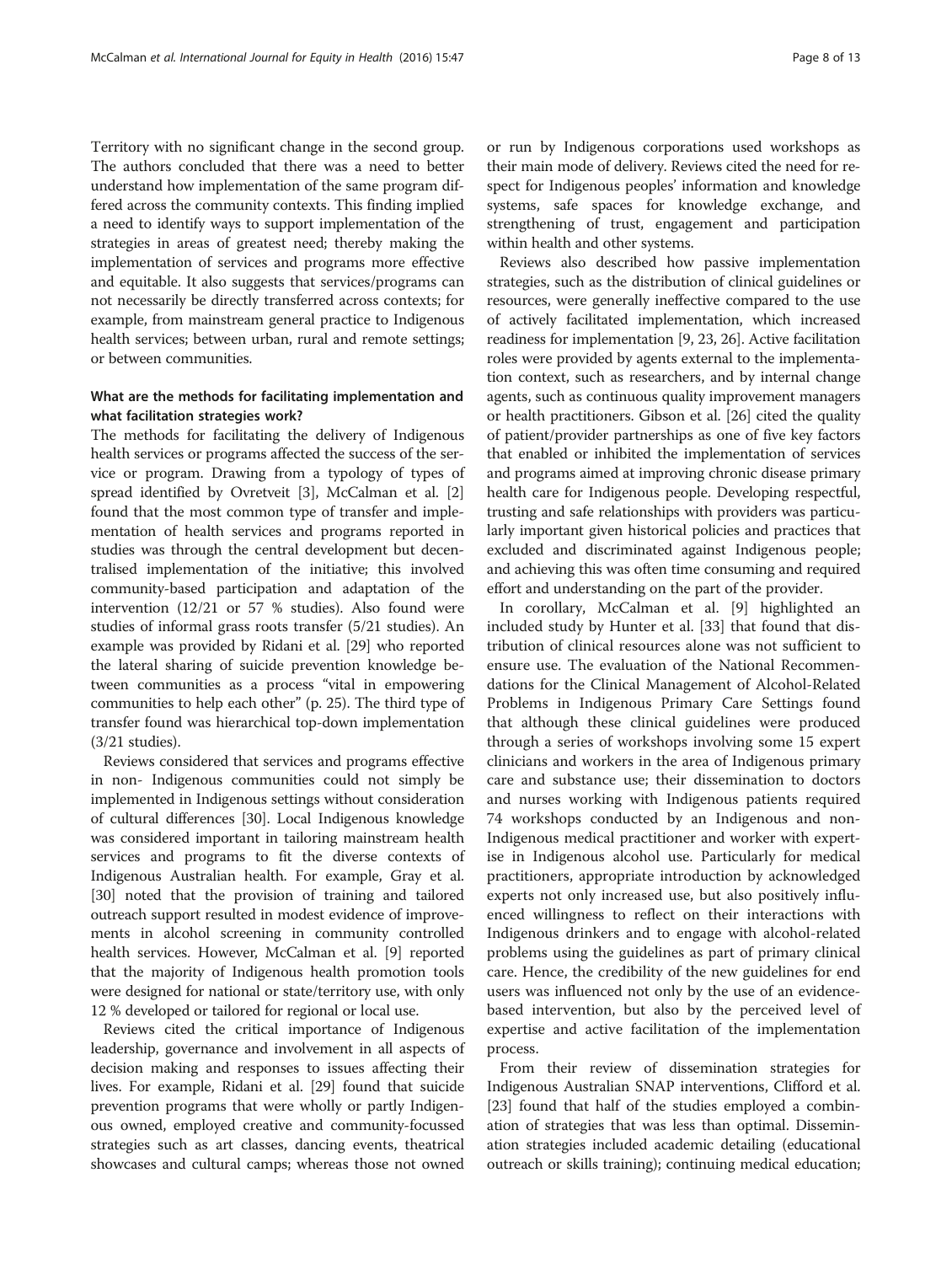reminder systems, and reinforcement contact (structured follow-up contact with practitioners to reinforce education or training). Most studies reported the tertiary prevention of diabetes care, rather than the uptake of secondary preventive interventions such as brief intervention in Indigenous primary health care settings.

## What works in successfully implementing health services and programs for Indigenous Australians?

Several reviews reported a need to plan implementation. For example Gray et al. [\[30](#page-12-0)] urged: "to optimise and maintain investment, cultural difference needs to be recognised in both planning and delivery of alcohol interventions". Yet generally, implementation planning was considered primarily when plans were abandoned due to unexpected contingencies. For example, Gray et al. [\[30](#page-12-0)] reported: "staff turnover led to abandonment of a plan to conduct a postintervention evaluation survey" and "initially, it was planned to conduct the individual projects over a 12-month period. However, all projects exceeded this" (p. 487). The use of formative evaluation to refine implementation plans to account for such unanticipated factors was reported. For example, McCalman et al. [\[2\]](#page-11-0) found that 28/119 (23.5 %) studies reported only process evaluation measures of reach, satisfaction, quality and how implementation occurred. However, these examples point to a need for improved reporting of implementation planning and refinement.

The reported outcomes of implementation strategies included the uptake of secondary and tertiary preventive interventions, tailored to clinic, patient and health-care provider factors in specific settings, and cost-effectively implemented across multiple Indigenous health-care services and programs [\[23\]](#page-12-0). Also reported as positive outcomes were the close networks established between practitioners and researchers [[9](#page-12-0), [30](#page-12-0)]. Yet, consistent with perceptions of Indigenous people that research has produced little health benefits [[34\]](#page-12-0), the perceptions of Indigenous stakeholders in terms of the usefulness of such changes were not reported.

Gray et al. [\[30\]](#page-12-0) noted that the transfer and uptake of services and programs encompasses a long-term process. Although all reviews cited the importance of sustaining service or program implementation, most of the included studies focused on singular incidents of implementation through pilot initiatives. Program longevity tended to be linked to community ownership [\[29](#page-12-0)]. Ridani et al. [[29](#page-12-0)] concluded:

Piecemeal and ad hoc approaches are unlikely to be effective and near impossible to evaluate. Perhaps the challenge in moving forward will be to determine how we can coordinate intervention efforts so that they not only have an effect, but they also demonstrate it.

The spread of services or programs to other sites was quantified by McCalman et al. [\[2](#page-11-0)]. Of 1311 publications which they identified as dealing with Indigenous Australian health services, programs or innovations, 119 (9.1 %) referred to their transfer. Transfer or implementation was the primary focus of 21 (1.6 %) of these studies and was only considered by the remaining 98 (7.5 %) studies. The authors concluded that few studies focus on the process by which transfer or implementation of health services or programs occurred or their effectiveness in the new site.

The cost effectiveness of implementation was mentioned in only two of the six reviews [\[23, 30\]](#page-12-0). Based on an audit showing that few Indigenous people were accessing alcohol and other drug services in Sydney's South West, Gray et al. [[30\]](#page-12-0) reported a project to assess the potential role of 'community-based education and brief intervention' in reducing harm. The intervention was labour intensive, comprising screening of community group members; interactive education sessions to increase awareness of alcohol-related harms, alcohol guidelines and availability of services; and feeding back screening scores and providing one-to-one brief interventions for those at risk. The authors suggested positive results and potential economies of funding, staffing and training if the approach became a routine element of service provision. Nevertheless, both Gray et al. [\[30](#page-12-0)] and Clifford et al. [[23\]](#page-12-0) suggested a need for further examination of cost-effectiveness.

## Review limitations

The method used to search electronic databases may not have located all Indigenous Australian health implementation reviews published in the peer reviewed literature from 2005 to 2014. Only a small number of implementationfocussed reviews were found however, given the small number of primary studies, this was not surprising. Limitations in the findings of this analysis include potential bias given the small number of papers found and the first authorship of two of the reviews by the first author of this paper. Gaps in the information provided by the studies include foci on only a limited range of Indigenous health issues (chronic disease, SNAP interventions, suicide prevention, alcohol and other drug treatment and health promotion tools). Systematic reviews of reviews generally create a meta-analysis of the included reviews; however the descriptive foci of the included reviews meant that this was not feasible.

## **Discussion**

More than ten years ago, Ring and Brown [[35\]](#page-12-0) critiqued the slow progress in Indigenous Australian health improvement as due to "lack of commitment to and implementation of already existing policies". The reviews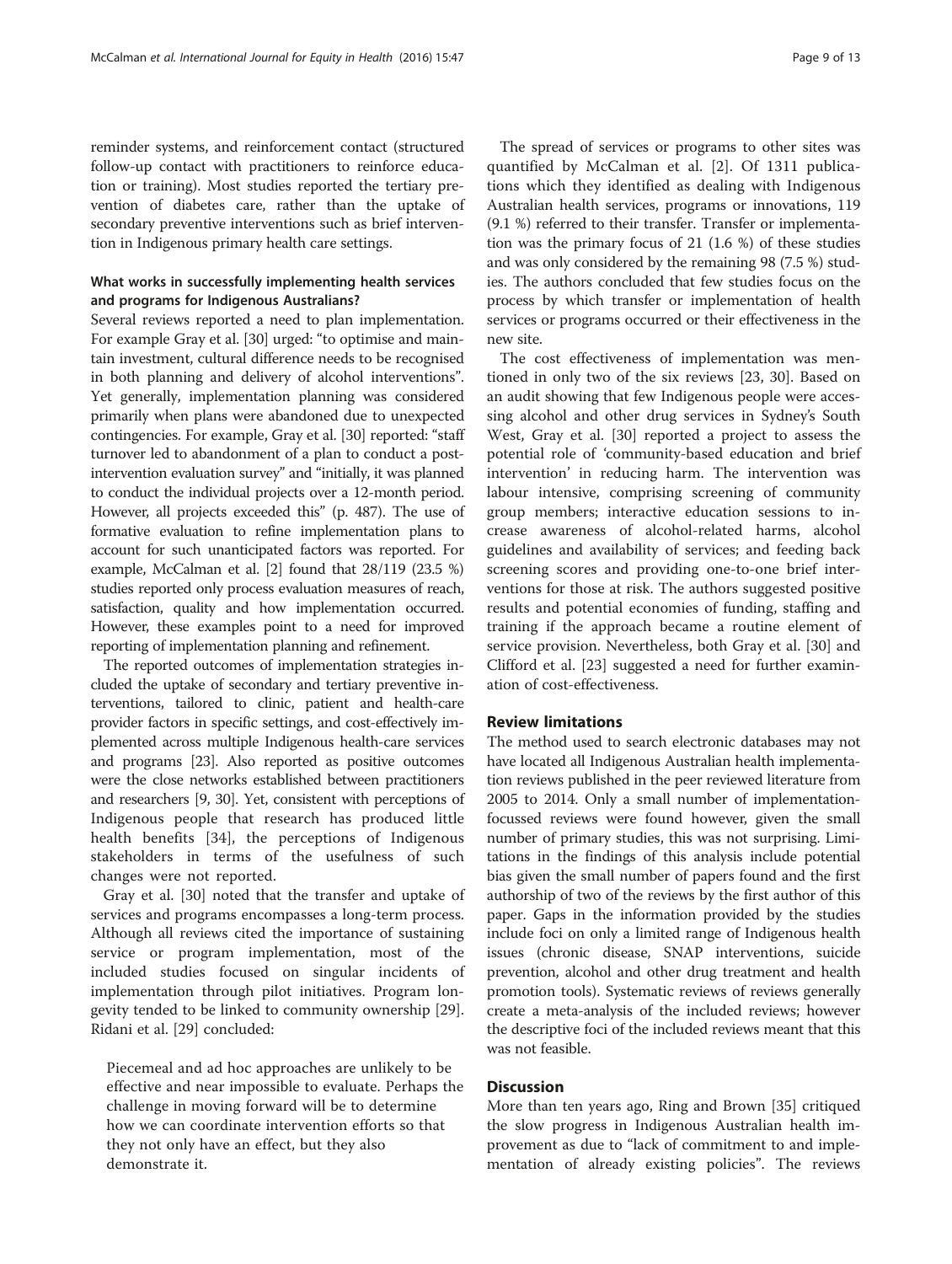| PARIHS - conditions<br>needed for successful<br>implementation                                                                                                                                                                                                                                                                                            | Indigenous Australian<br>implementation -<br>what was included                                                                                                                                                                                                                                                                                                                                                                                       | Indigenous Australian<br>implementation -<br>what was missing                                                                                                                                                           | PARIHS - what<br>was missing                                                                                                                       |  |
|-----------------------------------------------------------------------------------------------------------------------------------------------------------------------------------------------------------------------------------------------------------------------------------------------------------------------------------------------------------|------------------------------------------------------------------------------------------------------------------------------------------------------------------------------------------------------------------------------------------------------------------------------------------------------------------------------------------------------------------------------------------------------------------------------------------------------|-------------------------------------------------------------------------------------------------------------------------------------------------------------------------------------------------------------------------|----------------------------------------------------------------------------------------------------------------------------------------------------|--|
| • Research and published<br>guidelines<br>· Clinical experiences and<br>perceptions<br>• Patient experiences,<br>needs, and preferences<br>• Local practice information<br>• Characteristics of the<br>targeted EBP:<br>· Relative advantage<br>• Observability<br>• Compatibility<br>• Complexity<br>• Trialability<br>• Design quality and<br>packaging | Many health services and<br>programs being<br>implemented were not<br>underpinned by rigorous<br>evaluation of their<br>effects. However it<br>seemed that more<br>evidence-based programs<br>were being implemented<br>than the proportion reported<br>in the literature $-$ i.e.,<br>implementers were aware<br>of the evidence and implemented<br>evidence-based programs.<br>Research quality of implementation<br>studies was poor or moderate. | Reviews mentioned<br>clinical and patient<br>experience as a<br>source of evidence,<br>but did not elaborate<br>what local data was<br>available or accessed,<br>nor how this<br>knowledge was<br>embedded in practice. | Reviews highlighted<br>the value of<br>Aboriginal control of<br>the research process.                                                              |  |
|                                                                                                                                                                                                                                                                                                                                                           | Reviews highlighted the value of<br>local Indigenous knowledge in<br>developing and implementing<br>services and programs.                                                                                                                                                                                                                                                                                                                           |                                                                                                                                                                                                                         |                                                                                                                                                    |  |
| 2) What are the contexts<br>into which the evidence<br>• Leadership support<br>is placed and how does<br>• Culture<br>• Evaluation capabilities<br>implementation work<br>within diverse health<br>• Receptivity to the<br>targeted innovation/<br>change                                                                                                 | Reviews recognised the need for<br>clearly defined management<br>structures and procedures.<br>Commitments to employment<br>of local Indigenous health<br>workers as leaders supported<br>implementation.                                                                                                                                                                                                                                            | The extent to which<br>managers (or other<br>leaders) supported<br>implementation was<br>not made explicit.                                                                                                             | To improve the equity<br>and effectiveness<br>of service provision,<br>support for the<br>implementation<br>of services or<br>programs in areas of |  |
|                                                                                                                                                                                                                                                                                                                                                           | Barriers to implementation were<br>reported, e.g., staff recruitment<br>and retention, staff development,<br>the availability and designation<br>of implementation leaders and<br>absence of implementation or<br>communication plans.                                                                                                                                                                                                               | The extent to which<br>key stakeholders<br>collaborate, value<br>open dialogue, support<br>implementation<br>and see it as<br>appropriate to their<br>role was not reported.                                            | greatest need<br>was seen to be<br>warranted                                                                                                       |  |
|                                                                                                                                                                                                                                                                                                                                                           | Short-term funding exacerbated<br>problems in service<br>implementation whilst modest<br>additional resources produced<br>change and enhanced outcomes.                                                                                                                                                                                                                                                                                              | The extent to which<br>targeted sites had<br>resources (expertise<br>and systems) to access<br>baseline and other<br>evaluative data, or<br>evaluated implementation,<br>was not reported.                              |                                                                                                                                                    |  |
|                                                                                                                                                                                                                                                                                                                                                           | Community control enhanced<br>credibility and enabled community<br>engagement, cultural activities and<br>longevity.                                                                                                                                                                                                                                                                                                                                 | The extent to which<br>communication channels,<br>formal networks, internal<br>facilitation resources and<br>authority, and the fit of                                                                                  |                                                                                                                                                    |  |
|                                                                                                                                                                                                                                                                                                                                                           | Effective partnerships, and<br>collaboration and networking<br>between government and<br>research agencies, health-<br>care providers and Indigenous<br>primary healthcare services<br>increased the likelihood of<br>implementation success.                                                                                                                                                                                                        | organisational priorities<br>was not reported.                                                                                                                                                                          |                                                                                                                                                    |  |
|                                                                                                                                                                                                                                                                                                                                                           | $\cdot$ Costs                                                                                                                                                                                                                                                                                                                                                                                                                                        |                                                                                                                                                                                                                         | commitment to service or program<br>implementation with                                                                                            |  |

<span id="page-9-0"></span>Table 2 Mapping the findings of Indigenous Australian health implementation reviews to the PARiHS framework elements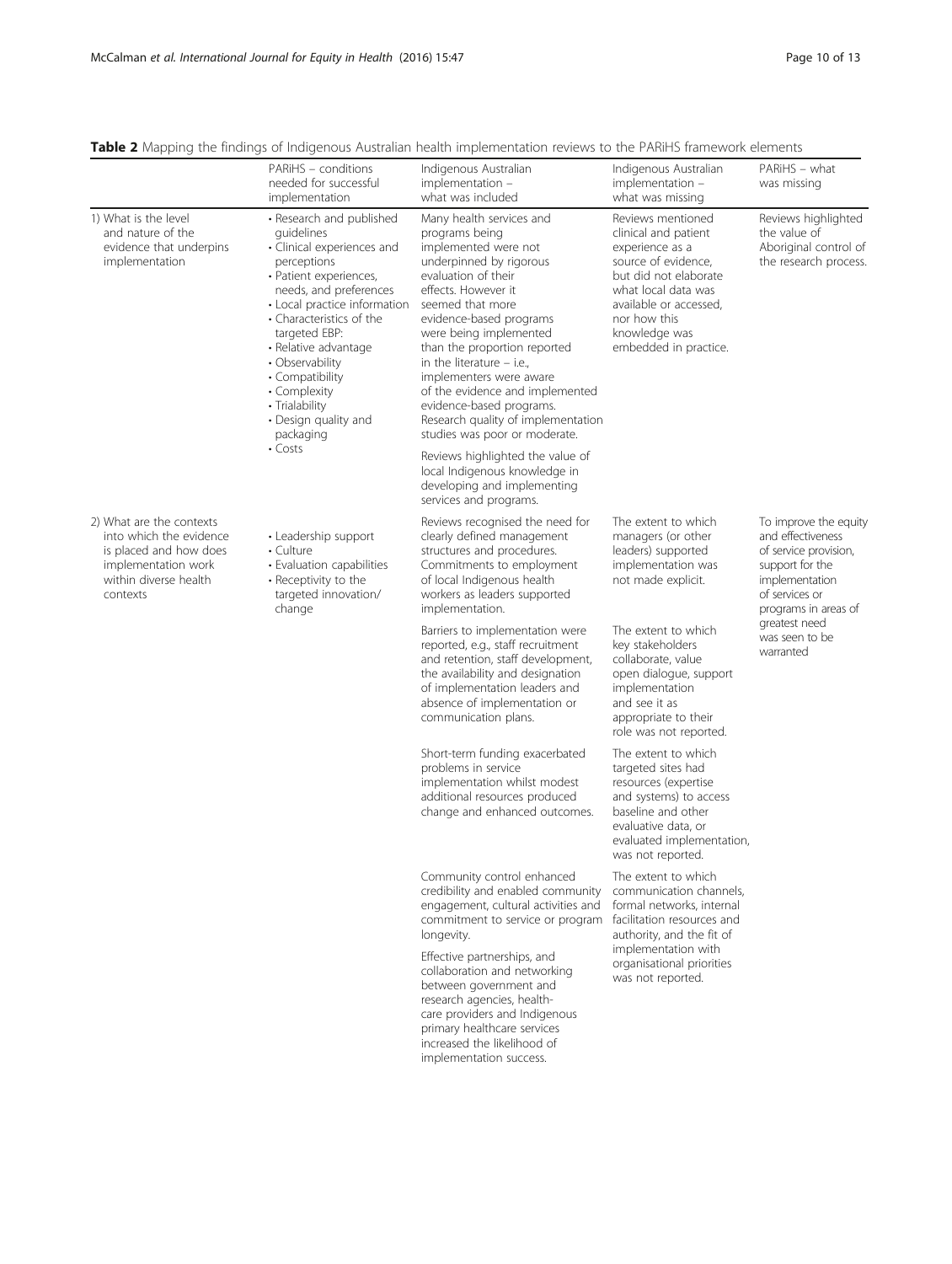| Table 2 Mapping the findings of Indigenous Australian health implementation reviews to the PARiHS framework elements |  |  |  |
|----------------------------------------------------------------------------------------------------------------------|--|--|--|
| (Continued)                                                                                                          |  |  |  |

| 3) What are the methods<br>for facilitating implementation<br>and what facilitation<br>strategies work?      | Role of facilitator:<br>• Purpose, external and/<br>or internal role<br>• Expectations and<br>activities<br>• Skills and attributes<br>of facilitator                                                                        | Three key types of facilitation<br>were found: participatory,<br>grass roots and hierarchical.<br>The need for tailoring<br>implementation across sites<br>was recognised. Implementation<br>was facilitated by external and<br>internal change agents, and<br>enhanced through Indigenous<br>leadership, governance and<br>support for implementation. | The type of facilitation<br>role needed for each<br>type of implementation<br>(e.g., external or system<br>level facilitator) was not<br>explicated; nor was the<br>availability of individual<br>facilitators with<br>appropriate attributes,<br>skills and expertise. | The importance<br>of sustaining<br>service or program<br>implementation<br>was reported,<br>however most of<br>the included<br>studies focused<br>on singular incidents<br>of implementation<br>through pilot |
|--------------------------------------------------------------------------------------------------------------|------------------------------------------------------------------------------------------------------------------------------------------------------------------------------------------------------------------------------|---------------------------------------------------------------------------------------------------------------------------------------------------------------------------------------------------------------------------------------------------------------------------------------------------------------------------------------------------------|-------------------------------------------------------------------------------------------------------------------------------------------------------------------------------------------------------------------------------------------------------------------------|---------------------------------------------------------------------------------------------------------------------------------------------------------------------------------------------------------------|
|                                                                                                              | Other implementation<br>interventions suggested<br>per site diagnostic<br>assessment or relevant<br>sources (e.g., prior research/<br>literature and<br>supplementary theories)<br>and used by the Facilitator<br>and others | Active facilitation worked better<br>than passive dissemination<br>methods. Reviews cited<br>implementation of more than<br>one facilitation strategy, but<br>mix was not optimal.                                                                                                                                                                      |                                                                                                                                                                                                                                                                         | initiatives. The<br>cost effectiveness<br>of implementation<br>was mentioned in<br>only one review.                                                                                                           |
|                                                                                                              | • Related to E<br>$\cdot$ Related to C<br>$\cdot$ Other                                                                                                                                                                      |                                                                                                                                                                                                                                                                                                                                                         |                                                                                                                                                                                                                                                                         |                                                                                                                                                                                                               |
| 4) What works in successfully<br>implementing health<br>services and programs for<br>Indigenous Australians? | Implementation plan<br>and its realisation                                                                                                                                                                                   | Reviews reported a need to<br>plan implementation, yet<br>planning was considered<br>primarily when plans were<br>abandoned due to unexpected<br>contingencies. Formative<br>evaluation to refine<br>implementation plans was<br>reported.                                                                                                              | The perceptions of<br>Indigenous stakeholders in<br>terms of the usefulness of<br>such changes was not<br>reported.                                                                                                                                                     |                                                                                                                                                                                                               |
|                                                                                                              | Evidence-based practice<br>innovation uptake of<br>clinical interventions<br>and/or delivery system<br>interventions                                                                                                         | All reviews cited the importance<br>of sustaining service or program<br>implementation, most of the<br>included studies focused on<br>singular incidents of<br>implementation through<br>pilot initiatives.                                                                                                                                             |                                                                                                                                                                                                                                                                         |                                                                                                                                                                                                               |
|                                                                                                              | Patient and organisational<br>outcomes achievement                                                                                                                                                                           | Few studies focus on the<br>process by which transfer or<br>implementation of health<br>services or programs occurred.                                                                                                                                                                                                                                  |                                                                                                                                                                                                                                                                         |                                                                                                                                                                                                               |
|                                                                                                              |                                                                                                                                                                                                                              | The cost effectiveness of<br>implementation was mentioned<br>in only two reviews.                                                                                                                                                                                                                                                                       |                                                                                                                                                                                                                                                                         |                                                                                                                                                                                                               |

which provided the basis for this paper suggest that there is a growing body of published research that describes or evaluates the implementation strategies that would reliably result in health improvement, assist in accessing hard-to-reach community members, or provide best value for money. However, the quality of studies is poor or moderate. This paper found value in the PARiHS theoretical model for identifying the broad elements critical to implementing Indigenous Australian health services and programs. Application of the PARiHS framework to the Indigenous Australian healthcare implementation literature identified a range of key policy and management issues where there is scope for improvement.

Table [2](#page-9-0) provides a mapping of the findings of Indigenous Australian health implementation reviews to the PARiHS framework elements. Included in that table are the key elements highlighted in the PARiHS reference guide [[13](#page-12-0)]; the comparable findings in the Indigenous Australian implementation reviews; elements that were highlighted in the PARiHS framework but missing from the Indigenous Australian reviews; and elements highlighted in the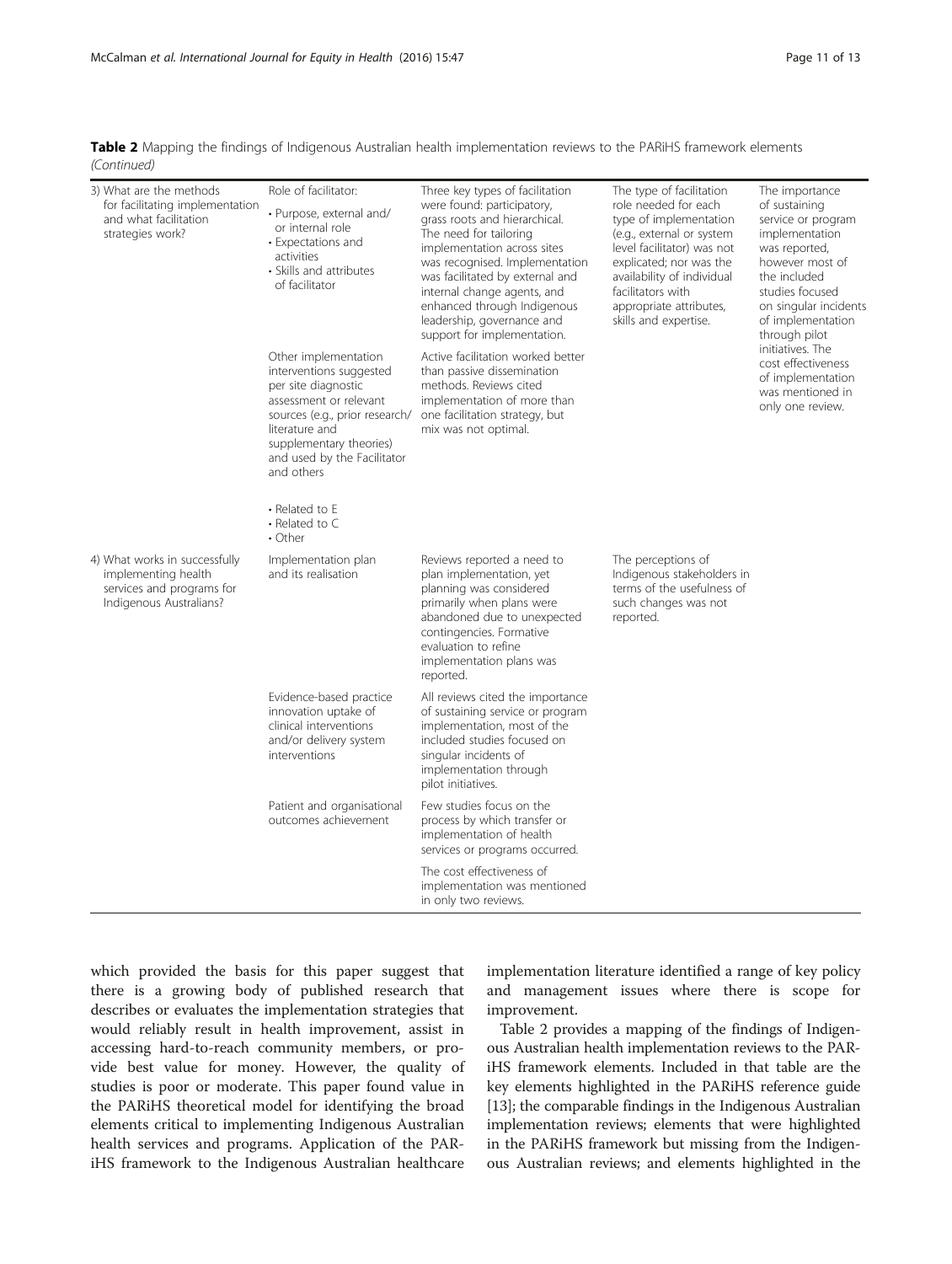<span id="page-11-0"></span>Indigenous Australian reviews but missing from PARiHS. It should be noted that the missing elements are not necessarily absent in practice; simply that they were not reported in reviews.

Comparison of the Indigenous Australian review findings against the elements outlined in the PARiHS reference guide found a high level of consistency. For example, although the implementation of many Indigenous health services and programs was not underpinned by high quality or tailored impact evaluation of their effects, where available, implementers preferred evidence-based programs. Implementation success for Indigenous health services and programs was enhanced by recognition of the value of local Indigenous knowledge, clearly defined management systems, commitments to employing Indigenous health workers as leaders, community control, effective partnerships, tailoring for diverse sites; and active facilitation methods. Reported barriers to implementation included poor staff recruitment and retention, inadequate staff development, the unavailability of designated implementation leaders and absence or inadequacy of implementation or communication plans. All reviews cited the importance of sustaining service or program implementation, yet short-term funding meant that most included studies focused on singular incidents of implementation through pilot initiatives, and only two mentioned cost effectiveness.

PARiHS was not useful for explaining the value of community control and improvement of equity of service provision across sites. However, comparison with the PARiHS framework did identify five elements that were missing from the Indigenous Australian health implementation reviews. These were the extent to which: 1) managers and other stakeholders supported implementation and saw it as appropriate to their roles; 2) internal facilitation resources, authority, skilled facilitators, communication channels and networks were available; 3) implementation fit with organisational priorities; 4) local or other evaluation data was used to inform practice and evaluate implementation; and 5) Indigenous stakeholders perceived the usefulness of changes through implementation.

#### Conclusion and implications

There are three key implications of this analysis of Indigenous health implementation reviews. First, to support the implementation of evidence-based interventions, methodologically rigorous evaluations of current services and programs are needed which use outcome measures with demonstrated reliability and validity to quantify the effect of changes in health service delivery. As well, further research is required to explore Indigenous people's understandings, principles and knowledge of what is important in healthcare implementation; particularly in relation to the value of community control

and equity issues. Second, contexts that support sustained health service or program implementation include the provision of adequate and enduring funding. The short-term nature of funding exacerbated problems in service delivery whilst modest additional resources produced change and enhanced outcomes, leading to further funding allocations. To improve the equity and effectiveness of service provision, support for the implementation of services or programs in areas of greatest need is warranted. Finally, implementation could be better supported through enabling Indigenous leadership, governance and involvement in implementation; tailoring services and programs; and active facilitation methods to fit the diverse contexts of Indigenous Australian health settings.

#### Abbreviations

PARiHS: Promoting Action on Research Implementation in Health Services.

#### Competing interests

The authors declare that they have no competing interests.

#### Authors' contributions

JM led the review process and drafted the manuscript. JM and RB screened studies for eligibility. RB, NP and KT advised on the development of the review and checked the final manuscript. All authors read and approved the final manuscript.

#### Authors' information

RB is an Indigenous researcher; JM, NP and KT are non-Indigenous.

#### Acknowledgements

This paper has been produced as part of the activities of the Lowitja Institute, Australia's national institute for Aboriginal and Torres Strait Islander health research, which incorporates the Cooperative Research Centre for Aboriginal and Torres Strait Islander Health. The Cooperative Research Centre program is an Australian Government initiative. Katrina Keith, Research Manager at The Cairns Institute, James Cook University completed the systematic database searches, formatted an early version of the manuscript and edited the final manuscript.

#### Author details

<sup>1</sup>School of Human Health and Social Sciences, CQUniversity, cnr Abbott and Spence St, Cairns, QLD 4870, Australia. <sup>2</sup>The Cairns Institute, James Cook University, PO Box 6811, Cairns, QLD 4870, Australia. <sup>3</sup>Menzies School of Health Research, PO Box 10639Adelaide Street, Brisbane, QLD 4000, Australia. 4 College of Arts, Society and Education, James Cook University, PO Box 6811, Cairns, QLD 4870, Australia.

#### Received: 24 September 2015 Accepted: 3 March 2016 Published online: 10 March 2016

#### References

- 1. McCalman J. The transfer of an Aboriginal Australian wellbeing program: a grounded theory study. Implement Sci. 2013a;8:129. doi[:10.1186/1748-5908-8-129.](http://dx.doi.org/10.1186/1748-5908-8-129)
- 2. McCalman J, Tsey K, Clifford A, Earles W, Shakeshaft A, Bainbridge R. Applying what works: a systematic search of the transfer and implementation of promising Indigenous Australian health services and programs. BMC Public Health. 2012;12:600. doi[:10.1186/1471-2458-12-600.](http://dx.doi.org/10.1186/1471-2458-12-600)
- 3. Ovretveit J. Widespread focused improvement: lessons from international health for spreading specific improvements to health services in highincome countries. Int J Qual Health Care. 2011;23(3):239–46. doi:[10.1093/](http://dx.doi.org/10.1093/intqhc/mzr018) [intqhc/mzr018](http://dx.doi.org/10.1093/intqhc/mzr018).
- 4. Peters DH, Tran NT, Adam T. Implementation research in health: a practical guide. Geneva: Alliance for Health Policy and Systems Research and World